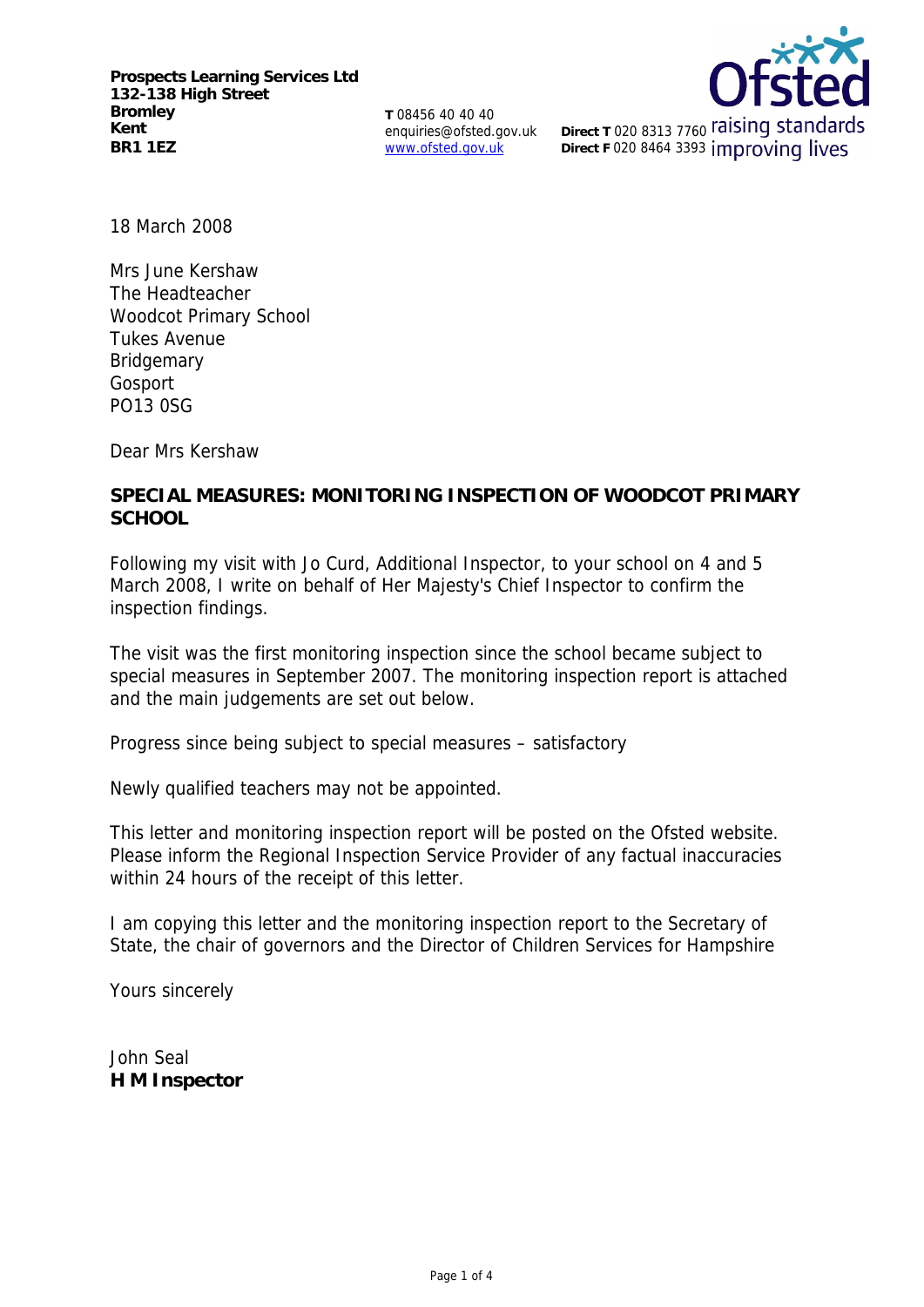

# **SPECIAL MEASURES: MONITORING OF WOODCOT PRIMARY SCHOOL**

## **Report from the first monitoring inspection: 4 and 5 March 2008**

### **Evidence**

Inspectors observed the school's work, scrutinised documents and met with the headteacher, deputy head, senior managers, groups of pupils, the chair of governors, and representatives from the local authority (LA).

### **Context**

Since the inspection, there have been significant changes in staffing. In January 2008, the school appointed a new deputy headteacher, teaching one of the mixed Year 3 and 4 classes, a mathematics manager who is also one of two new teachers for the mixed Year 5 and 6 classes, a new full-time teacher for one of the mixed Year 1 and 2 classes and a part-time music teacher.

### **Achievement and standards**

Since the inspection, the Raise-on-line unvalidated results for 2007 confirm that by the end of Year 2, standards fell in reading writing and mathematics and were below average.

The validated results for Year 6 show that standards in English, mathematics and science are below average. Standards in mathematics and science fell. Although they improved in English they still fell short of nationally expected levels.

The school's recent spring-term analysis of pupils' progress across the school indicates that, although pupils in all year groups are making some progress, it is not enough. A significant proportion of pupils still remain below average in English and mathematics.

#### **Personal development and well-being**

Pupils behave well in and around the school and have good attitudes towards learning. Attendance continues to be good. Pupils' enjoyment is only satisfactory because the level of challenge in lessons is inconsistent across the school. Pupils' insufficient progress in English and mathematics means that their economic wellbeing continues to be inadequate.

#### **Quality of provision**

The teaching observed was satisfactory overall. The effective professional training the school has put in place has improved teachers' subject knowledge. There is some good teaching but not enough to enable pupils to make up for ground lost in the past. As a result, pupils' progress across the school is patchy. Where teaching is good, pupils make good progress. Lesson planning supports exciting, relevant and practical lessons which motivate pupils to become interested in their learning and to work hard. They know what they have to do to improve their skills and teachers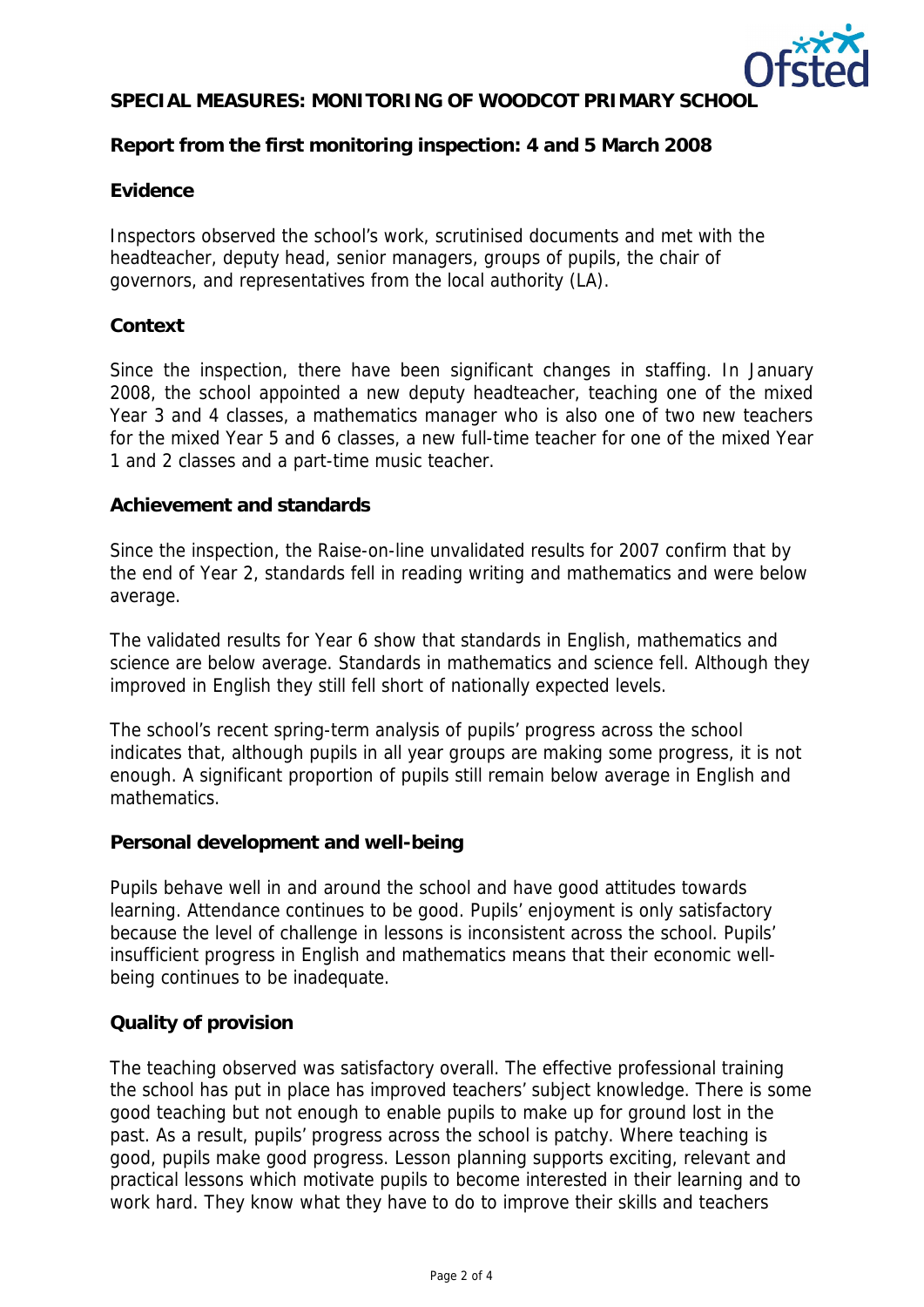

direct them in how to achieve more throughout the lessons. However, because of the legacy of underachievement, too many pupils are progressing from low starting points and as a result are working below their expected levels. Teachers' planning is becoming more structured and consistent. There are clear learning objectives and pupils are given targets to improve. However, activities in too many lessons are not matched specifically enough to pupils' learning needs. Therefore, pupils are insufficiently challenged which hinders their progress. The school has developed suitable pupil-tracking systems which identify where individual pupils are in their learning. These are not sufficiently used by teachers in their planning to promote better progress by pupils.

There have been suitable changes to the curriculum with a more rigorous and organised approach to timetabling in order to cover the required subjects. More lessons are planned to take advantage of the school grounds and to use techniques such as role play in order engage pupils more effectively in their learning. The school plans appropriate visits and has a good range of visitors to enrich the curriculum. Although many more practical activities are being planned to support learning, they do not always match the learning needs of the pupils to support them in making better progress.

The school fosters good relationships between pupils and adults and most children are happy. There are appropriate systems in place to support academic guidance but not all pupils are sufficiently challenged. Although most pupils have targets and learning objectives in their books, these do not always meet their capability. One pupil described how they needed guidance on how to attain higher outcomes than they had been given targets and work for.

## **Leadership and management**

There have been many challenges which have demanded the headteacher's time and attention. As a result, there has been insufficient management capacity beyond the headteacher to maintain a clear and single-minded approach to raising standards and improving the quality of teaching and learning. With the recent appointment of the deputy head, there is now additional management capacity. The head and deputy work well together. They make an effective improvement team and can be seen to be having a positive impact on establishing the systems required to improve the school. Their accurate self-evaluation means they are clear about what the school needs to do to improve. With the further development of a leadership team with a clear focus on pupil progress, the school is well placed to make improvements. Good progress has been made in establishing systems for monitoring and evaluation of both pupil progress and teaching and learning but this has yet to have significant impact on achievement. The school is working well with the LA to support the improvement of the quality of teaching and learning. Although there is a suitable school action plan for improvement, there is insufficient identification of expected outcomes for pupils. The governing body is beginning to engage more proactively as the school's critical friend. It has yet to demonstrate a full understanding of the issues confronting the school, for example, the rate of progress and level of attainment to be expected of all pupils. There is insufficient rigour, urgency or the capacity for the governors' strategic direction of the school with